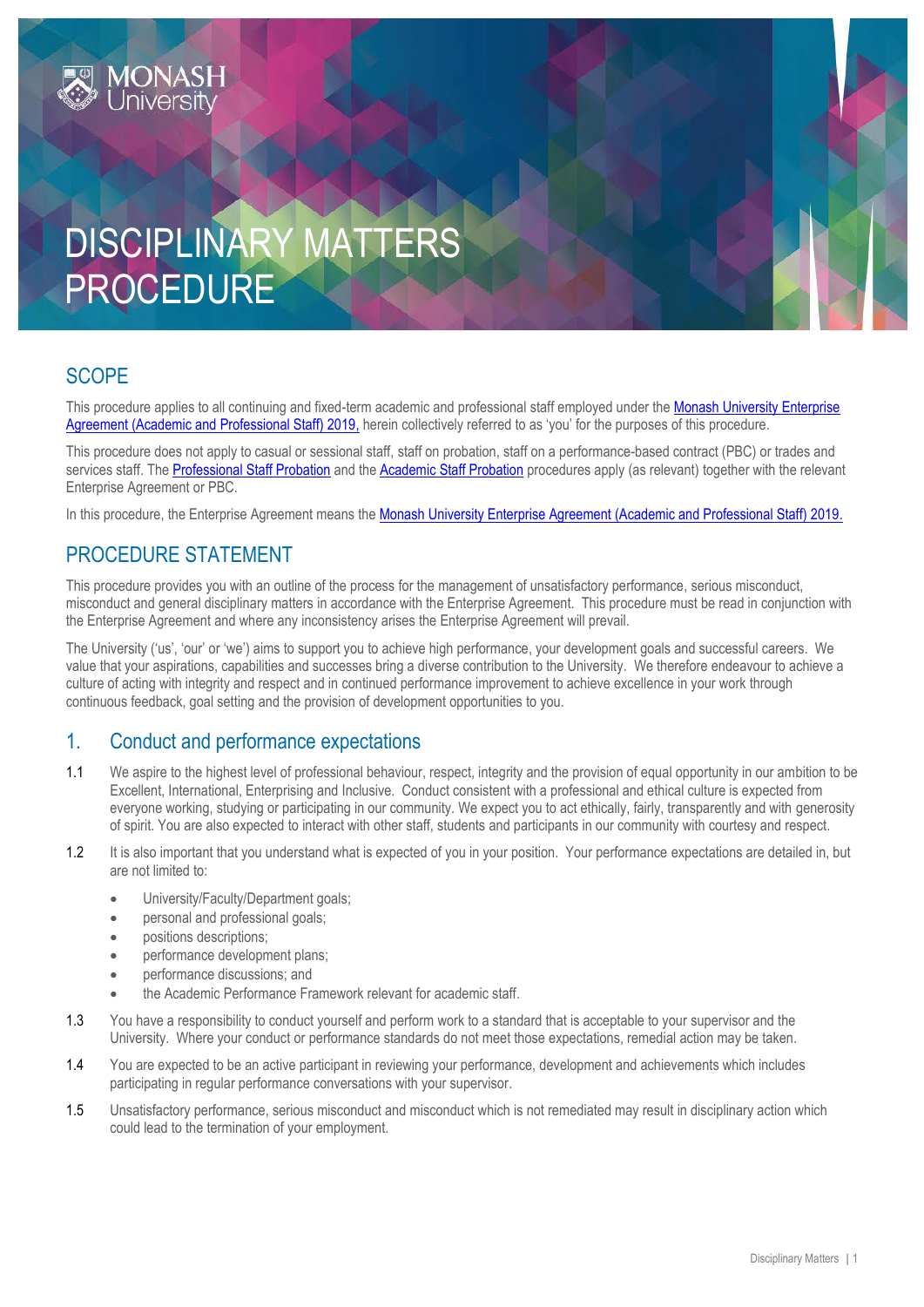# 2. Conduct and performance feedback

- 2.1 Your supervisor may provide performance and conduct feedback via various methods, including, but not limited to, guidance, formal or informal discussions and meetings, counselling, formal review meetings, appropriate staff development activities and/or appropriate work allocation.
- 2.2 Your supervisor should keep a record of discussions.
- 2.3 You should undertake any remedial actions discussed to help improve your conduct and/or performance to the required standard. Your supervisor will monitor your conduct and/or performance and will advise you as to how you are progressing in meeting the required standard.
- 2.4 If you are not yet at the top of the salary scale (increment ceiling) for your current HEW or academic level, your supervisor and Head of Unit may consider withholding your annual increment payment if your performance does not improve. In such circumstances, your supervisor and Head of Unit (in consultation with the HR Business Partner and/or a Workplace Relations Consultant) must ensure that the process in the Enterprise Agreement is followed.

# 3. Unsatisfactory performance, serious misconduct and misconduct

#### Unsatisfactory Performance

- 3.1 Unsatisfactory performance means a persistent or significant failure to perform the work of the position or appointment at a level which would be reasonably required having regard to:
	- the nature and purpose of the position;
	- its classification and duties; and
	- any representations made by you at the time of selection for employment or promotion to your current level or position.

#### Serious misconduct

- 3.2 Serious misconduct means:
	- serious misbehaviour of a kind that constitutes a serious impediment to the staff member, or the staff member's colleagues, carrying out their duties, which may include conviction by a court for an offence;
	- serious dereliction of the duties required of the staff member in their position;
	- theft or fraud;
	- assault;
	- being intoxicated at work;
	- refusal to carry out a lawful and reasonable instruction;
	- conduct that causes serious and imminent risk to the health or safety of a person;
	- serious misconduct within the ordinary meaning of serious misconduct at common law; and/or
	- persistent misconduct or willful and repeated incidents of misconduct.

#### **Misconduct**

3.3 Misconduct means conduct that is not Serious Misconduct but is nevertheless unacceptable.

# 4. Disciplinary matters

- 4.1 We are committed to managing disciplinary matters relating to conduct and performance in a timely and effective manner ensuring the process is fair.
- 4.2 As such, we will inform you of the processes which are to be followed when dealing with situations of unsatisfactory performance, serious misconduct and misconduct (which may include unacceptable behaviours – refer to our Resolution of Unacceptable [Behaviour & Discrimination procedure\)](https://publicpolicydms.monash.edu/Monash/documents/1935718).
- 4.3 Your conduct may involve either or both unsatisfactory performance and serious misconduct/misconduct; they may overlap. Matters that could be characterised as either Misconduct/Serious Misconduct or Unsatisfactory Performance may be addressed by us under either the Unsatisfactory Performance procedure (as set out in [clause 59](https://www.monash.edu/current-enterprise-agreements/academic-professional-2019#59) of the Enterprise Agreement) or the Misconduct and Serious Misconduct procedure (as set out in [clause 60](https://www.monash.edu/current-enterprise-agreements/academic-professional-2019#60) of the Enterprise Agreement).
- 4.4 Your supervisor will consult with their supervisor and with Monash HR, including Workplace Relations, before starting any formal disciplinary action under the Enterprise Agreement. Your supervisor should inform your Head of Unit if performance concerns are unable to be resolved through feedback. The Head of Unit will review the issues and facts and, where further action is required, seek advice from their HR Business Partner on the matter and/or the responsible Workplace Relations Consultant.
- 4.5 Where unsatisfactory performance is identified by your supervisor or the University, the Unsatisfactory Performance procedure as set out in the Enterprise Agreement (clause 59) will be followed.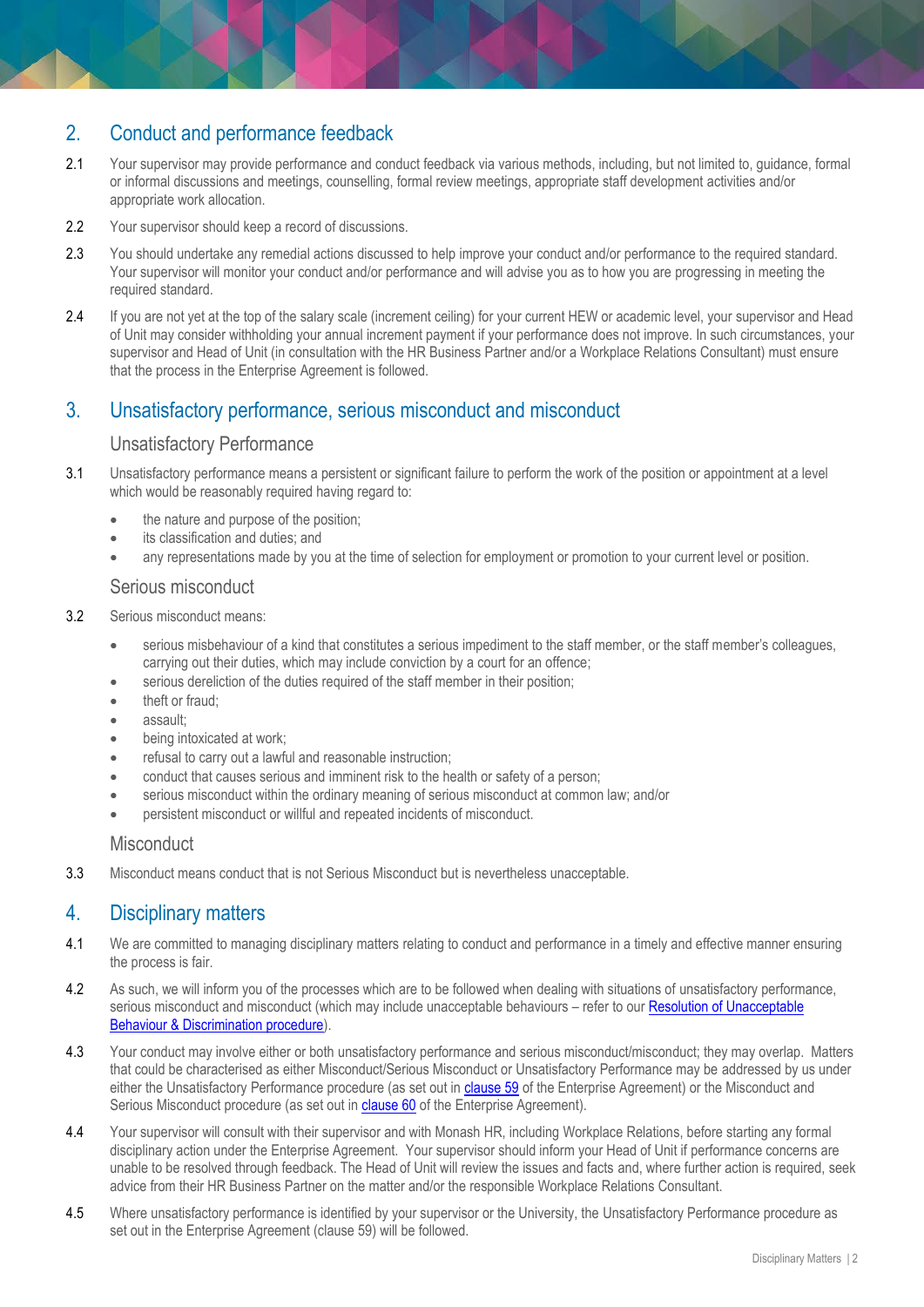# 5. Termination of employment

- 5.1 If termination of employment is being considered, no action is to be taken without prior consultation with Monash HR, Workplace Relations, and approval from the Chief Operating Office/Provost (as relevant) or their delegate.
- 5.2 Notice periods for termination of employment resulting from disciplinary action will be in accordance with the NES.
- 5.3 Where you are not required to work through the whole or a part of the relevant notice period, salary in lieu of notice may be paid.

# 6. Review of decision – termination of employment or demotion

- 6.1 In accordance with [clause 61](https://www.monash.edu/current-enterprise-agreements/academic-professional-2019#61) of the Enterprise Agreement, you may apply to the Vice-Chancellor for a review of the decision to terminate or demote on the grounds of:
	- new information not previously available to you;
	- lack of procedural fairness; and/or
	- the disciplinary action being a disproportionate penalty in the circumstances.

#### 7. Breach of the Research Code

7.1 Any breaches or serious breaches of the Australian Code for the Responsible Conduct of Research, 2018 (Research Code) will be dealt with in accordance with the provisions of th[e Enterprise Agreement](https://www.monash.edu/current-enterprise-agreements/academic-professional-2019) as required by [clause 62.](https://www.monash.edu/current-enterprise-agreements/academic-professional-2019#62) 

# 8. Further information

#### Support Person

8.1 You may be permitted to have a support person present at meetings that occur under clause [59](https://www.monash.edu/current-enterprise-agreements/academic-professional-2019#59) or [60](https://www.monash.edu/current-enterprise-agreements/academic-professional-2019#60) of the Enterprise Agreement. The role of your support person is to provide emotional and moral support and be an observer in the process, rather than to act as an advocate for you. If you choose not to have a support person the process will still continue.

#### **Representative**

8.2 You may be assisted by a Representative during the procedures under clauses 59 or 60 of the Enterprise Agreement. A Representative cannot be a practising solicitor or barrister. The role of your representative is to assist you throughout the procedures under claus[e 59](https://www.monash.edu/current-enterprise-agreements/academic-professional-2019#59) or [60.](https://www.monash.edu/current-enterprise-agreements/academic-professional-2019#60) If you choose not to have a representative the process will still continue.

#### Recording Devices

8.3 In accordance with ou[r Behaviours in the Workplace procedure,](https://publicpolicydms.monash.edu/Monash/documents/1935660) the use of recording devices in any meeting regarding unsatisfactory performance or disciplinary action may be unlawful and is not consistent with our Ethics Statement. If you would like to record a conversation, you should obtain permission from all parties involved prior to commencing the recording.

#### **Privacy**

8.4 In the event that you provide personal or health information in the course of disciplinary action, we will comply with the Data [Protection and Privacy Procedure](https://publicpolicydms.monash.edu/Monash/documents/1909233) with regards to the management of that information.

## 9. The [Employee Assistance Program \(EAP\)](https://www.monash.edu/__data/assets/pdf_file/0011/797456/Employee-assistance.pdf)

9.1 EAP is a free professional counselling service available to all employees and their immediate family members. The service is highly confidential and offers short-term support for a variety of work-related and personal problems that may be affecting you at work or at home. You can arrange to speak with a counsellor over the phone or make an appointment to see a consultant for a face-to-face session. An after-hours messaging service operates at all other times.

## 10. Breach of procedure

10.1 We treat any breach of our policies or procedures seriously. We encourage reporting of concerns about non-compliance and manage compliance in accordance with the applicable Enterprise Agreement or contract terms.